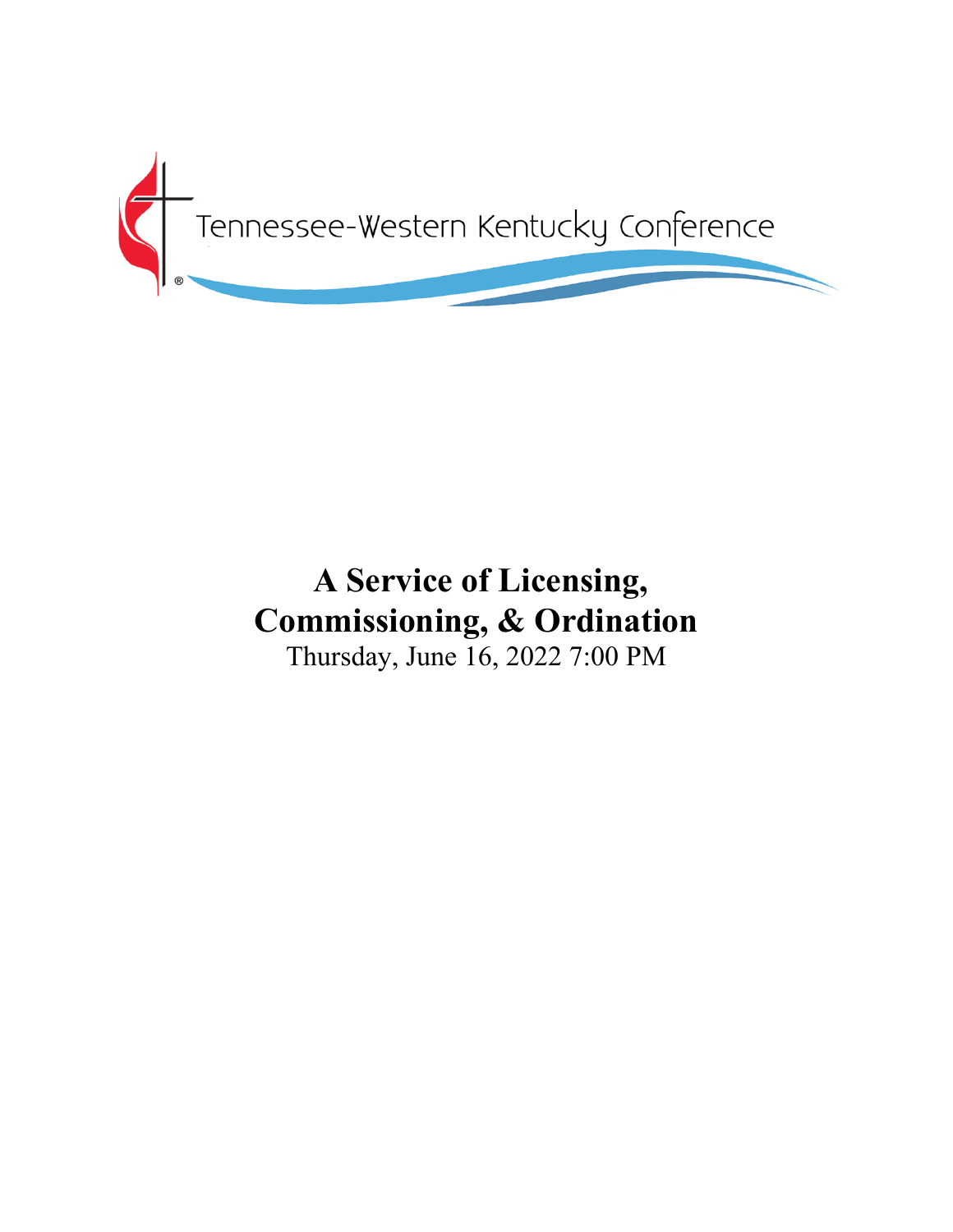#### ORDER OF WORSHIPi

+ You're invited to stand in body or in spirit. | **Bold** words are spoken responsively.

#### **ENTRANCE**

#### GATHERING MUSIC

| <b>SCRIPTURE</b>                                                   | Isaiah $6.1-8$                                              | Mr. Jorge Berrios          |
|--------------------------------------------------------------------|-------------------------------------------------------------|----------------------------|
| + PROCESSIONAL HYMN<br>J. Neander et al.; E. Gesangbuch/W. Bennett | Praise to the Lord, the Almighty                            | UMH 139<br>LOBE DEN HERREN |
| $+$ GREETING & PRAVER                                              | Dr. Mary Reth Rernheisel, Chair, Roard of Ordained Ministry |                            |

HREETING & PRAYER Dr. Mary Beth Bernheisel, Chair, Board of Ordained Ministry The grace of our Lord Jesus Christ be with you all.  **And also with you.** The Holy Spirit is among us.  **Move us, Holy Spirit!**

Let us pray.

 **Eternal God, by Jesus Christ and the Holy Spirit you gave to your apostles and all your Church many excellent gifts. Come upon us gathered here to set apart those who will lead among us by calling and equipping us to fulfill your desire that we do justice, love mercy, and walk humbly with you. We pray in the name of Jesus. Amen.**

## *All but the bishop are seated.*

## RECOGNITION OF OUR COMMON MINISTRY & REAFFIRMATION OF OUR BAPTISM

**Bishop William T. McAlilly** 

 Sisters and brothers in Christ: we are all made one with the death of Jesus Christ, and raised with him to walk in newness of life in the gift of baptism by water and the Spirit.

 The same Spirit who enlivens us empowers us with many and diverse gifts to serve as new creatures:

 renouncing evil, embracing and submitting to Jesus Christ as Lord and Savior, and joining together as his body to serve as his representatives in the world. We all start here. The Spirit leads us all.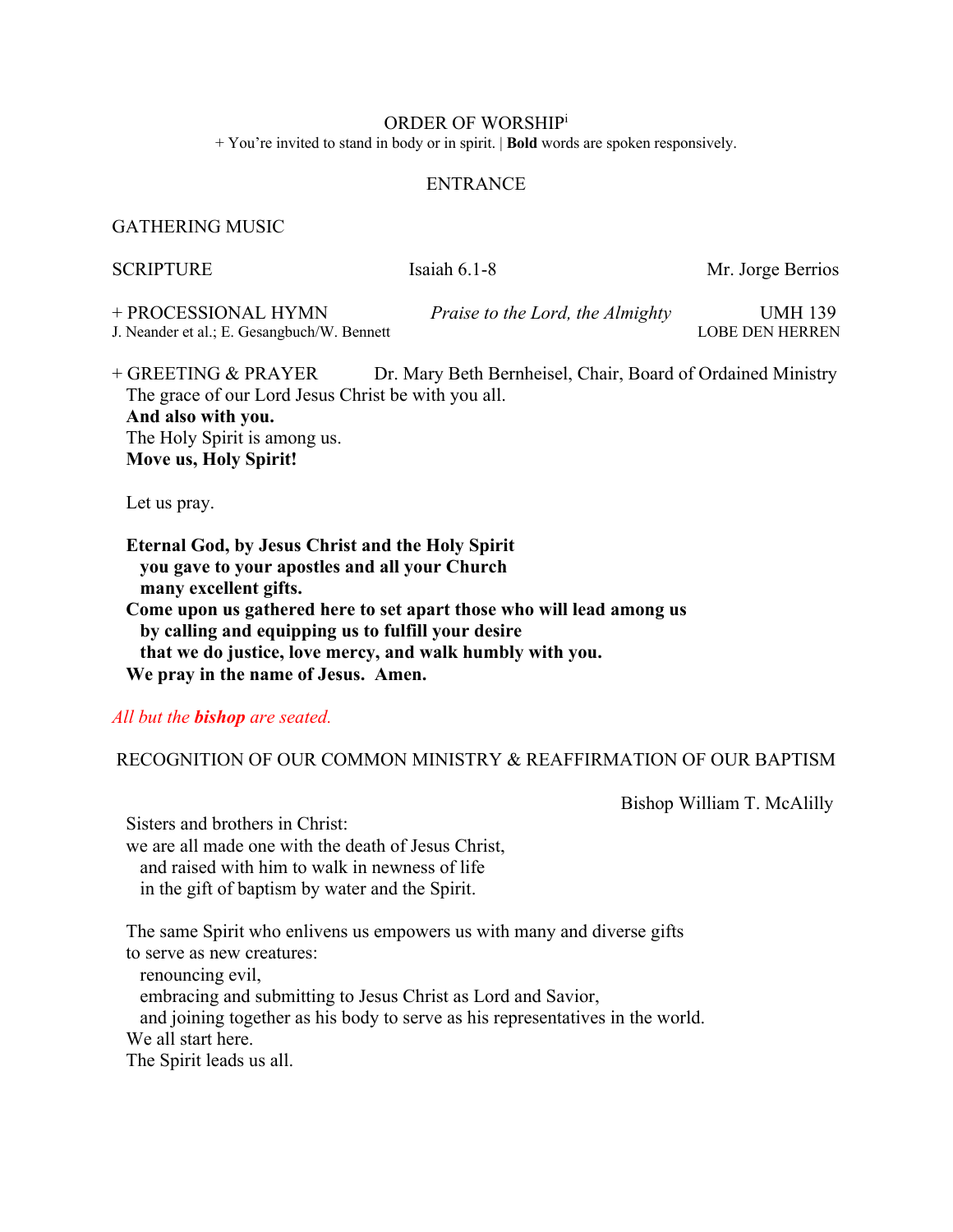Remember your baptism and be thankful. **We reaffirm our baptism and our common call to ministry.**

PRESENTATION OF PERSONS TO BE LICENSED, COMMISSIONED, OR ORDAINED

 Bishop William T. McAlilly Who presents these candidates to be licensed, commissioned, or ordained?

## *All laity respond:*

 **We have recommended them in our local congregations. We present them, with our prayers and support.**

## *All Members of the Board of Ordained Ministry respond:*

 **We have examined these candidates according to the standards of our** *Discipline*  **and this annual conference of The United Methodist Church. We present them, with our prayers and support.**

## *All local pastors respond:*

 **We present these persons for licensing as local pastor. We present them, with our prayers and support.**

## *Rev. Kevin Marston (candidates stand as their name is called):*

| <b>Bill Burnette</b> | Levi Hamilton          |
|----------------------|------------------------|
| Keith Carlson        | James Morton III       |
| Ann Collins          | Timothy Paris, Jr.     |
| Robert Conder        | <b>Billy Patterson</b> |
| Karl Covington       | Allen Schieber         |
| Rhonda Crawford      | Angela Ford            |
| Liz Thomen           | Linda Furtado          |
| Mike Treen           | Ron Ulrich             |

## *All Members of the Board of Ordained Ministry respond:*

 **We present these persons for commissioning as provisional deacon or provisional elder. We present them, with our prayers and support.**

## *Rev. Stephen Sauls (candidates stand as their name is called):*

| For provisional deacon:      |
|------------------------------|
| <b>Christy Collins Brown</b> |
| Rebecca Ferne Gwynn-Dixon    |
| Anna Keller Hawkins          |

Sarah Montgomery McCain Wanda Lynn Spencer Robert Graham Wheeler III

For provisional elder: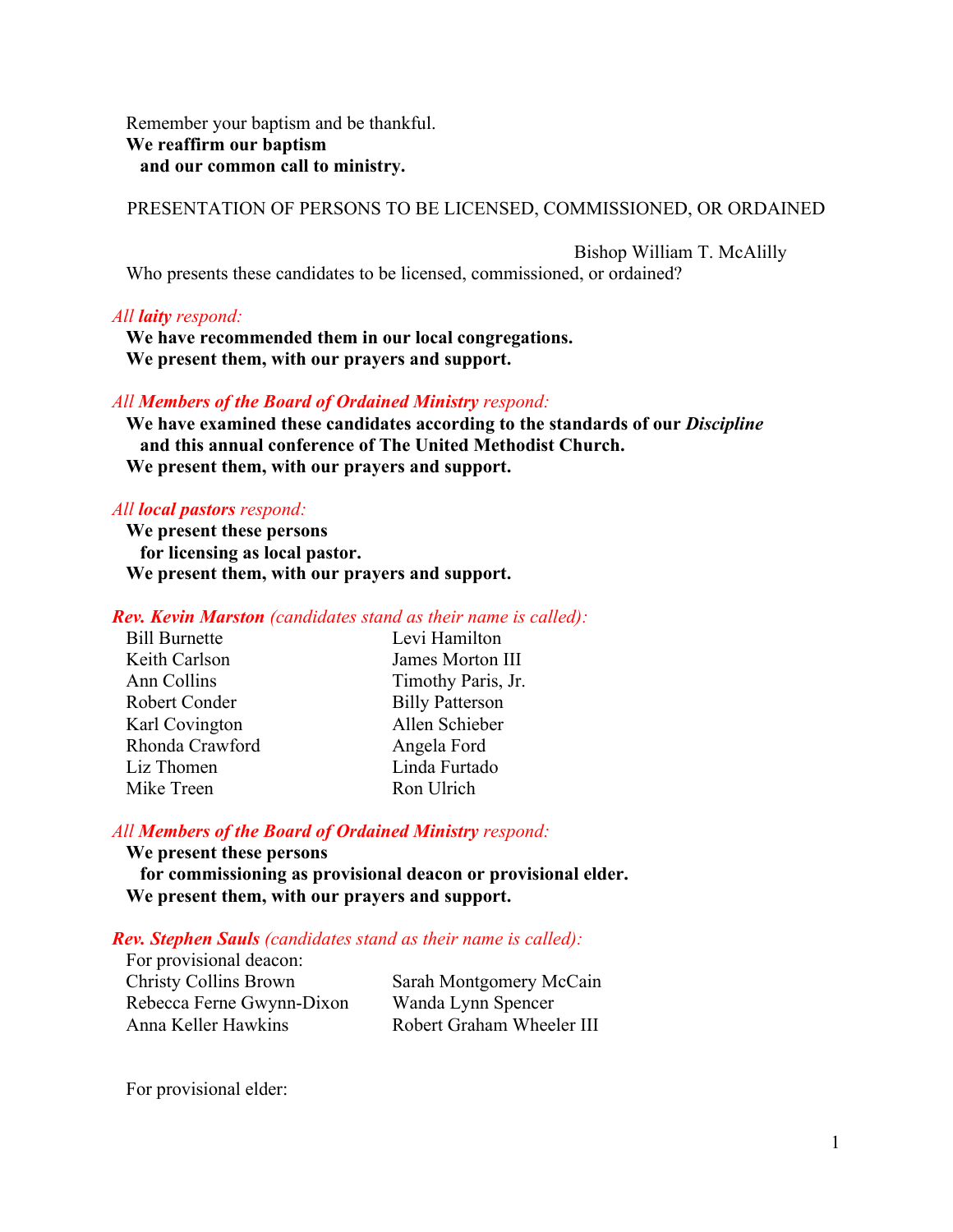Lory Brooks Catlett Philip David McAbee Mary Elizabeth Eberle Kathryn Janel Heierman Minnis Benjamin Thomas Eschenfelder Donna Rosetta Spencer Chelli Runelle Jones

## *All ordained deacons respond:*

 **We present these persons for ordination as deacon. We present them, with our prayers and support.**

## *Dr. Jonathan Lewis (candidates stand as their name is called):*

 Keri Helen Cress Velma Gene Thomas-Parker Jedediah Wilson Hanes

#### *All ordained elders respond:*

 **We present these persons for ordination as elder. We present them, with our prayers and support.**

#### *Dr. Paula Smith (candidates stand as their name is called):*

 Corrie Beth Alexander-Willette Diantha Smith McLeod Zachary Stephen Fisher Russell K. Yoder Kelli Nichole Hamilton

Keith Earl Caldwell Zachery Christopher Moffatt

#### *The bishop says:*

 We rejoice in the Spirit's work in our lives and the lives of those who come to serve and lead among us.

#### *All respond:*

 **We will uphold them with our prayers and support. Thanks be to God!**

## *All but the bishop and candidates are seated. They face one another.*

#### THE GENERAL EXAMINATION

Bishop William T. McAlilly

My sisters and brothers in Christ,

as local pastors, or commissioned or ordained ministers,

you are to be coworkers with bishops, elders, deacons, local pastors, provisional members,

diaconal ministers, deaconesses, home missioners, supply pastors, and all the people of God.

You are called to serve rather than to be served,

to proclaim the faith of the Church and no other,

and to look after the concerns of God's kingdom above all.

So we may know that you believe yourselves to be called by God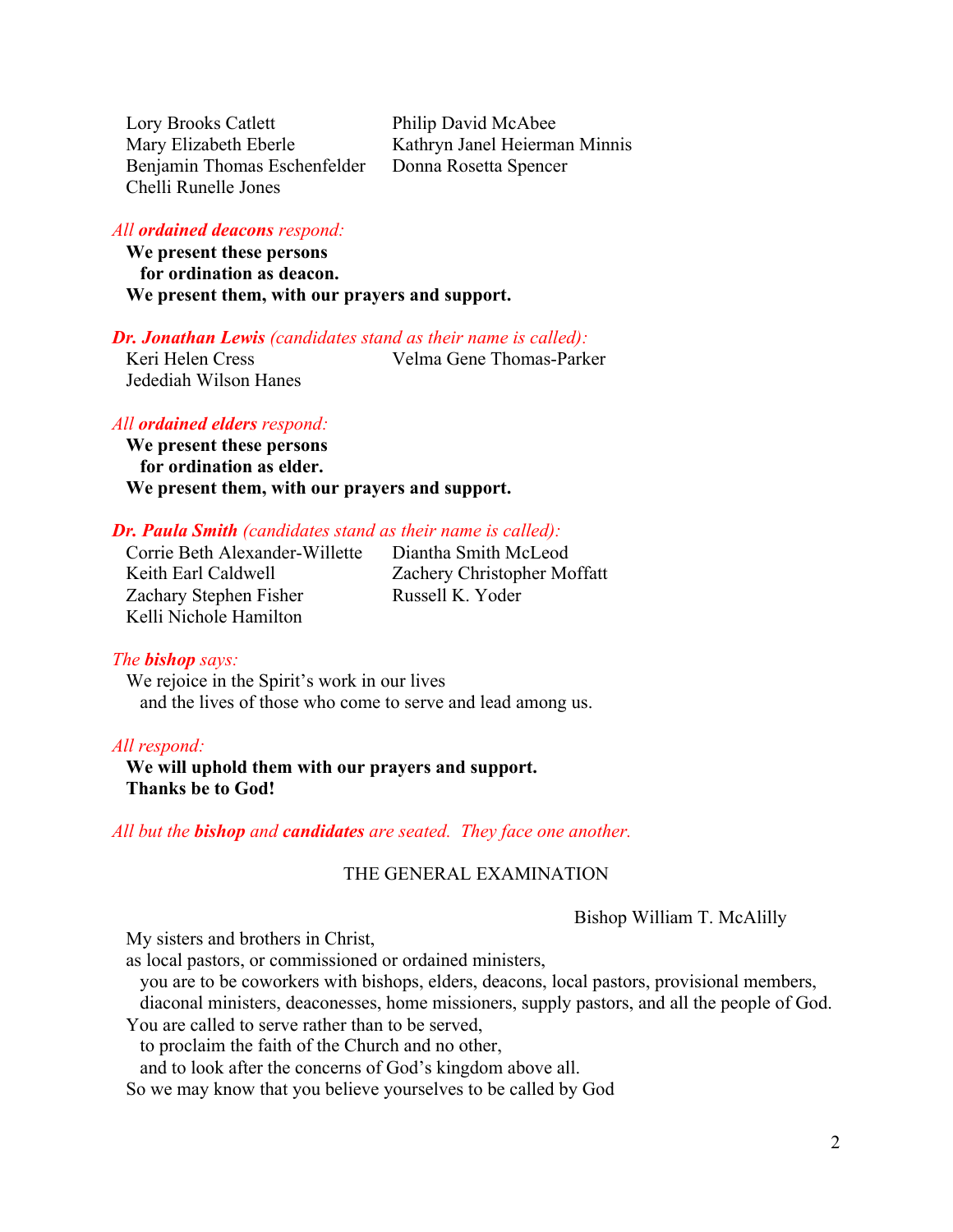and that you profess the Christian faith, we ask you: Do you believe that God has called you to the life and work of set apart ministry?  **I do so believe.**

 Do you believe in the Triune God—Father, Son, and Holy Spirit and confess Jesus Christ as your Lord and Savior?  **I do so believe and confess.**

 Are you persuaded that the Scriptures of the Old and New Testaments contain all things necessary for salvation through faith in Jesus Christ, and are the unique and authoritative standard for the Church's faith and life?

# **I am so persuaded, by God's grace.**

 Will you be faithful in prayer, in the study of the Holy Scriptures, and with the help of the Holy Spirit continually rekindle the gift of God that is in you?  **I will, with the help of God.**

 Will you do your best to pattern your life in accordance with the teachings of Christ?  **I will, with the help of God.**

 Will you, in the exercise of your ministry, lead the people of God to faith in Jesus Christ, participate in the life and work of the community, and seek peace, justice, and freedom for all people?  **I will, with the help of God.**

 Will you be faithful to The United Methodist Church, accepting and upholding its order, liturgy, doctrine, and discipline, defending them against all doctrines contrary to God's Holy Word, and commit yourself to be accountable to those serving with you and to the bishop and those who are appointed to supervise your ministry?  **I will, with the help of God.**

 Will you, for the sake of the Church's life and mission, covenant to participate in the life of the order or fellowship into which you are ordained, commissioned, or received? Will you give yourself to God through the order or fellowship, in order to sustain and build each other up in prayer, study, worship, and service under the rule of life set forth in the vows you take this day?  **I will, with the help of God.** May God, who has given you the will to do these things,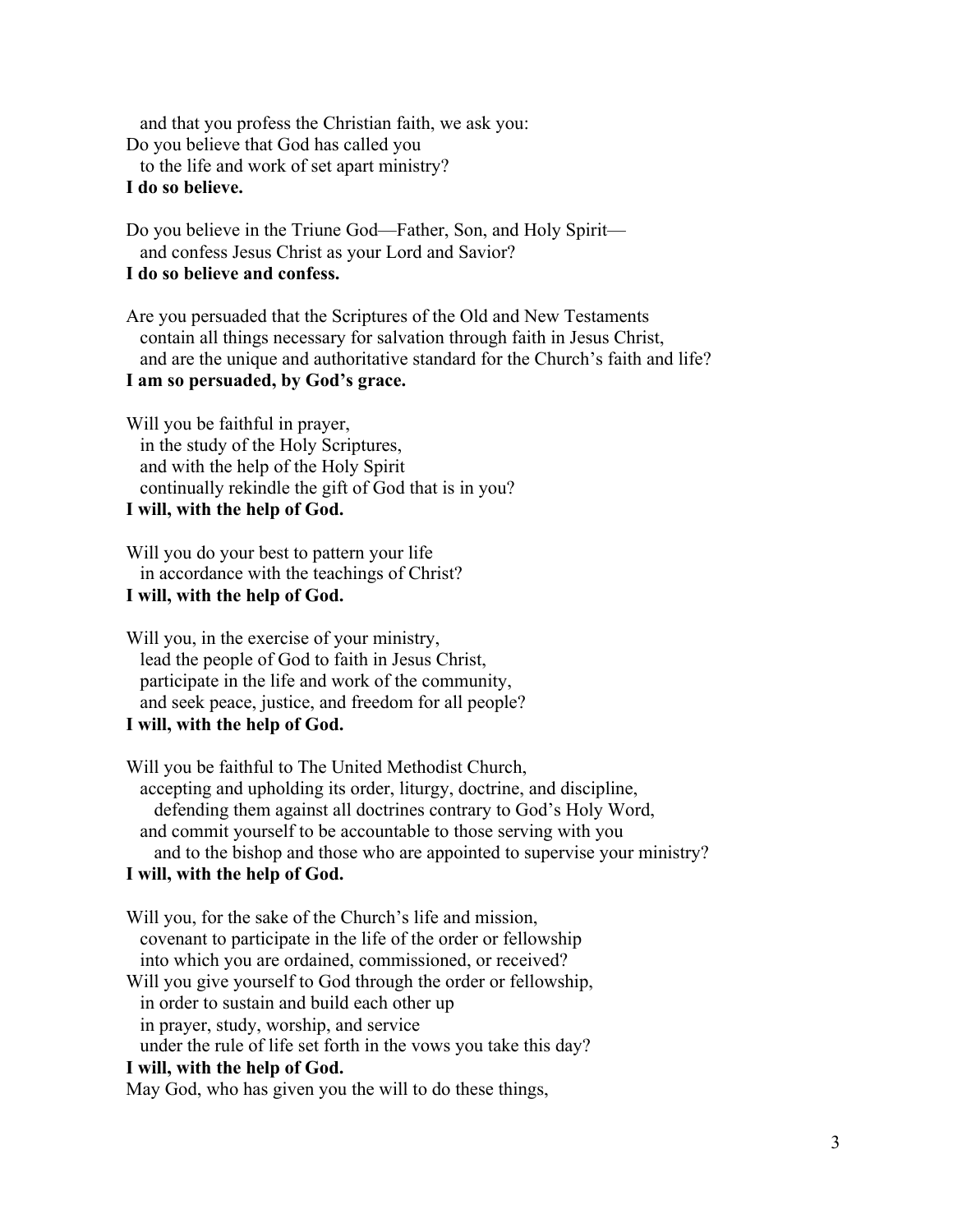give you grace to perform them, that the work begun in you by the Holy Spirit may be brought to perfection.

 **Amen.**

## *All are seated.*

| <b>MUSICAL INTERLUDE</b>                                                                                                                                                                                                                                                                                                                                                                                                                                                                                                                                                                                                                              | <i><b>Offertory</b></i><br>Tennessee-Western Kentucky Conference Combined Choirs | J. N. Beck                     |
|-------------------------------------------------------------------------------------------------------------------------------------------------------------------------------------------------------------------------------------------------------------------------------------------------------------------------------------------------------------------------------------------------------------------------------------------------------------------------------------------------------------------------------------------------------------------------------------------------------------------------------------------------------|----------------------------------------------------------------------------------|--------------------------------|
|                                                                                                                                                                                                                                                                                                                                                                                                                                                                                                                                                                                                                                                       | PROCLAMATION & RESPONSE                                                          |                                |
| <b>EPISTLE LESSON</b>                                                                                                                                                                                                                                                                                                                                                                                                                                                                                                                                                                                                                                 | Galatians 1.11-24                                                                | Ms. Janice McCallen            |
| + THE GOSPEL<br>chapter 15, verses 5 through 17.                                                                                                                                                                                                                                                                                                                                                                                                                                                                                                                                                                                                      | The Gospel of our Lord Jesus Christ according to St. John,                       | Rev. Laura McMasters           |
| The Gospel of our Lord!<br><b>Praise to you, Lord Jesus Christ!</b>                                                                                                                                                                                                                                                                                                                                                                                                                                                                                                                                                                                   |                                                                                  |                                |
| <b>SERMON</b>                                                                                                                                                                                                                                                                                                                                                                                                                                                                                                                                                                                                                                         | "Where'd You Get That?"                                                          | <b>Bishop Thomas Bickerton</b> |
| + THE APOSTLES' CREED                                                                                                                                                                                                                                                                                                                                                                                                                                                                                                                                                                                                                                 |                                                                                  | <b>Bishop Thomas Bickerton</b> |
| I believe in God the Father Almighty,<br>maker of heaven and earth;<br>and in Jesus Christ his only Son our Lord:<br>who was conceived by the Holy Spirit,<br>born of the Virgin Mary,<br>suffered under Pontius Pilate,<br>was crucified, dead, and buried;<br>the third day he rose from the dead;<br>he ascended into heaven,<br>and sitteth at the right hand of God the Father Almighty;<br>from thence he shall come to judge the quick and the dead.<br>I believe in the Holy Spirit,<br>the holy catholic Church,<br>the communion of saints,<br>the forgiveness of sins,<br>the resurrection of the body,<br>and the life everlasting. Amen. |                                                                                  |                                |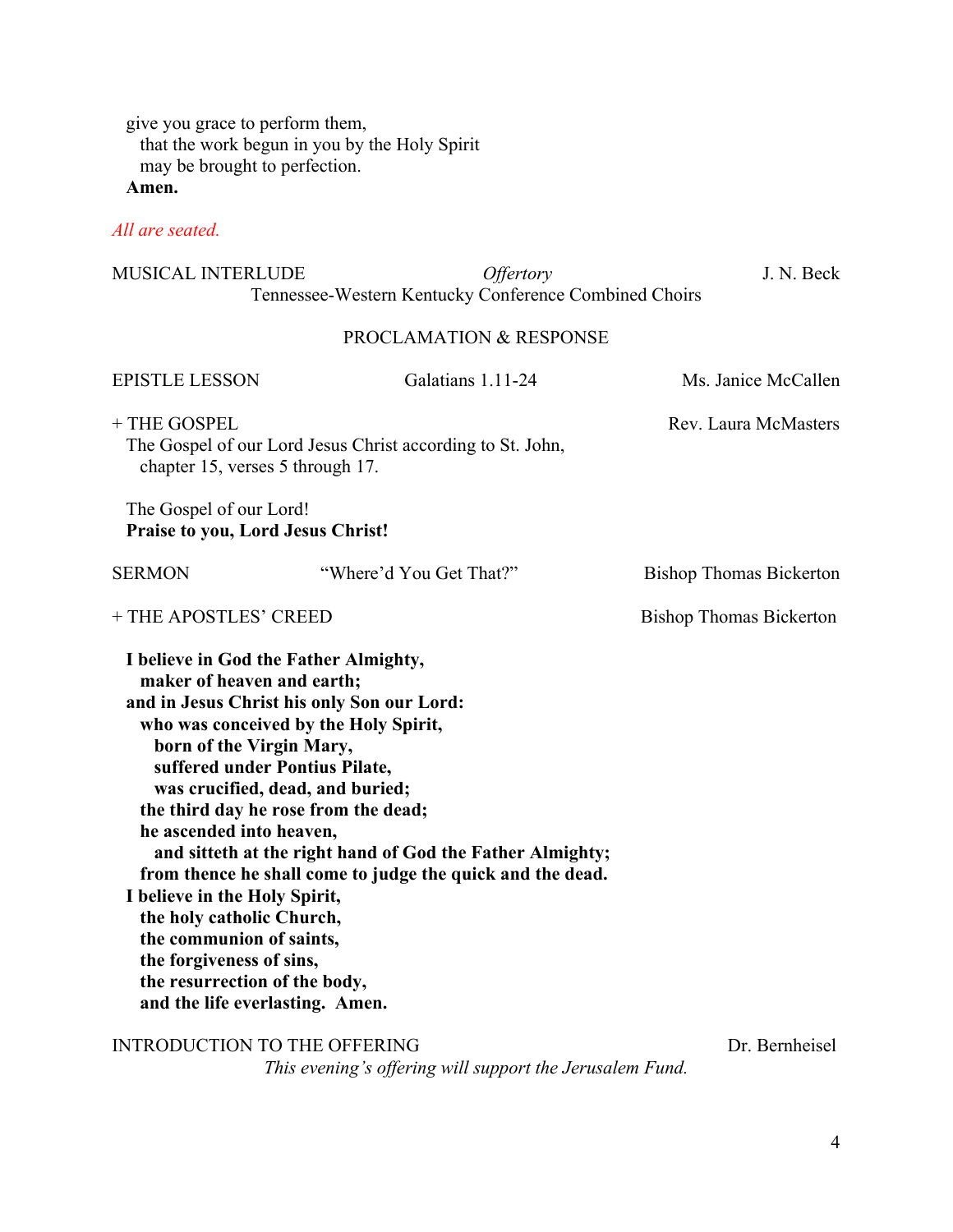## OFFERTORY ANTHEM *Credo (I Believe in God)* from *Gospel Mass* R. Ray Tennessee-Western Kentucky Conference Combined Choirs

#### LICENSING OF LOCAL PASTORS

 Rev. Kevin Marston, Chair, Fellowship of Local Pastors & Associate Members Dear friends, these persons have completed the requirements for the license as local pastor

 and are recommended by the Board of Ordained Ministry. We have inquired diligently concerning them and have found them to be fit for this sacred vocation.

Bishop Thomas Bickerton Do you believe you are moved by the Holy Spirit to serve as a local pastor?  **I do.**

 Will you strive to live a life in keeping with what you preach?  **I will.**

#### *Family members and friends are invited to stand where they are.*

 You are hereby authorized to serve as a local pastor in the congregation to which you are appointed. Take care that you perform these duties faithfully as much as you are able, the Lord being your helper.

*As the bishop prays, all are welcome to extend hands toward the local pastors.*

 Lord, we thank you for these persons, whom we set aside in your name as local pastors. Prepare them in body, mind, and spirit for their task and continue them in your grace, that they may increase and bless your Church through their labor; through Jesus Christ our Lord. **Amen.**

*The local pastors are greeted by the bishop and return to their seats. Commissioning candidates come to the chancel rail, facing the bishop.*

| MUSICAL INTERLUDE<br>S. Wolcott/F. de Giardini                                                                                                                                                                                                                                                                                       | Christ for the World We Sing             | <b>UMH 568</b><br><b>ITALIAN HYMN</b> |
|--------------------------------------------------------------------------------------------------------------------------------------------------------------------------------------------------------------------------------------------------------------------------------------------------------------------------------------|------------------------------------------|---------------------------------------|
|                                                                                                                                                                                                                                                                                                                                      | THE COMMISSIONING OF PROVISIONAL MEMBERS |                                       |
| EXAMINATION OF CANDIDATES FOR COMMISSIONING<br>A provisional member is bound to the service of God,<br>appointed and supervised by the bishop,<br>and guided by ordained and lay colleagues<br>of the Board of Ordained Ministry,<br>as they continue to grow in grace<br>and to practice and perfect their skills in the ministries |                                          | Dr. Bernheisel                        |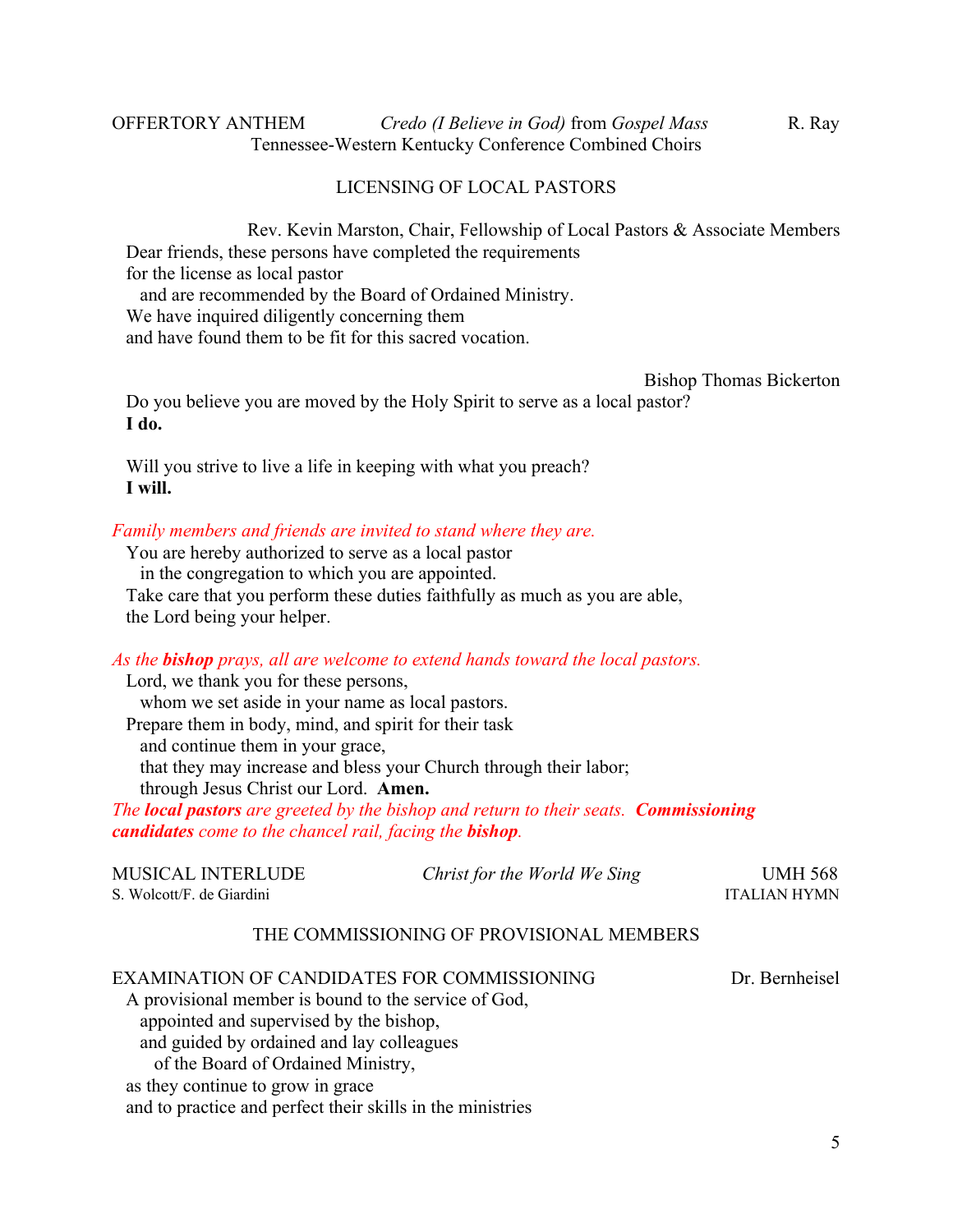to which they may later be ordained as deacon or elder. This is the rule of life and work of a provisional member.

## ACT OF COMMISSIONING Bishop William T. McAlilly

## *Candidates face the congregation.*

 By affirming the covenant of baptism, all members of Christ's holy Church pledge to serve as Christ's representatives in the world.

 Christ gave all of us this command: "Ask the Lord of the harvest to send laborers into his harvest." We have asked, and the Lord has answered. These sisters and brothers know our Savior's concern for God's people, see the plentiful harvest, and are ready to respond generously to the Lord in the words of the prophet: "Here I am; send me." Urged on by the love of Christ and strengthened by the Holy Spirit, they now come to declare in public their desire to live out the covenant made at their baptism by binding themselves to the service of God under the supervision of the bishop and the guidance of ordained colleagues and by being appointed to share as servant leaders in the body of Christ. Today we commission them to service as they continue to prepare for ordained ministry among us. God of the apostles and prophets, of the martyrs and teachers, you raise up men and women to be apostolic leaders in your Church. By your Holy Spirit help these, your servants, to understand and live the mystery of your love with boldness and joy. Deepen their sense of purpose as they exercise commissioned ministry. Empower them, and those who will walk with them to guide their ministry, together with all of your people, to heal the sick, love the outcast, resist evil, preach the Word, and give themselves freely for your name's sake.

## *Friends and family of candidates are invited to stand where they are and extend hands toward the candidate. The bishop, standing behind each candidate in turn, places both hands on their shoulders and prays:*

O God, pour out your Holy Spirit on *Full Name*.

Send *him/her* now to proclaim the good news of Jesus Christ,

to announce the reign of God,

and to equip the Church for ministry,

in the name of the Father, and of the Son, and of the Holy Spirit. **Amen.**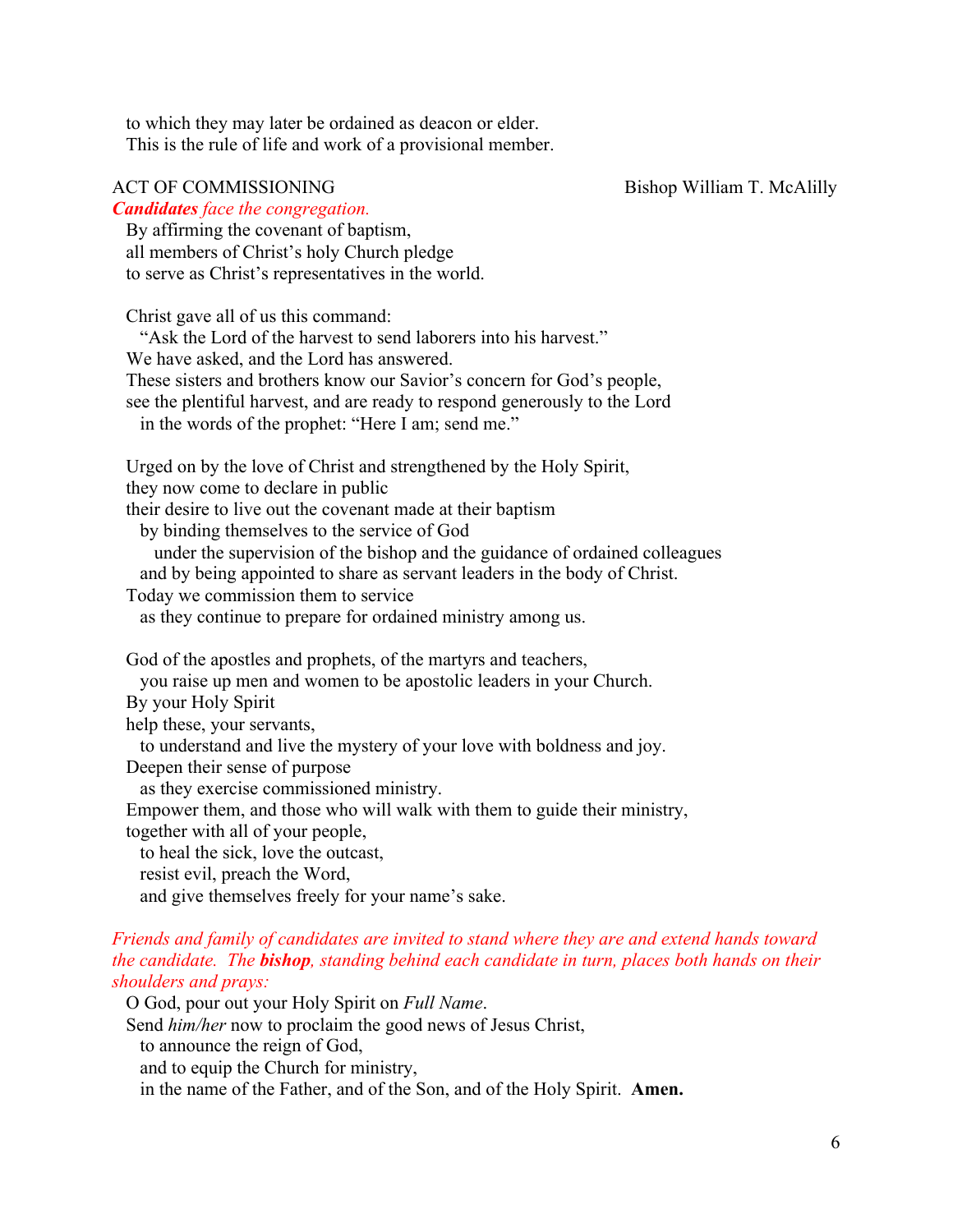## *The newly-commissioned return to their seats. Deacon candidates come to the chancel rail and face the congregation.*

MUSICAL INTERLUDE *I'm Gonna Live So God Can Use Me* TFWS 2153 African American spiritual; W. Whalum I'M GONNA LIVE

## THE ORDINATION OF DEACONS

## EXAMINATION OF DEACON CANDIDATES Dr. Jonathan Lewis, Chair, Order of Deacons *The chair of the Order of Deacons and two assisting deacons come to the lectern.*

A deacon

is called to share in Christ's ministry of servanthood,

to relate the life of the community to its service in the world,

to lead others into Christian discipleship,

to nurture disciples for witness and service,

## *A large Bible is lifted.*

to lead in worship, to teach and proclaim God's Word,

to assist elders and appointed local pastors at Holy Baptism and Holy Communion,

## *A towel and pitcher are lifted.*

to interpret to the Church the world's hurts and hopes,

to serve all people, particularly the poor, the sick, and the oppressed,

- and to lead Christ's people in ministries of compassion and justice,
- liberation and reconciliation,

especially in the face of hardship and personal sacrifice.

This is the rule of life and work of a deacon.

#### *The deacon candidates face the bishop, who asks:*

 Do you believe that God has called you to the life and work of a deacon?  **I do so believe.**

#### ORDINATION WITH LAYING ON OF HANDS Bishop William T. McAlilly

 As these persons are ordained by God and the Church for the ministry of deacon to which we believe they have been called by the Holy Spirit, let us pray for them.

## *All are invited to extend hands toward the candidates, as the bishop prays:*

 We thank you, Living God, that in your great love you sent Jesus Christ to take the form of a servant, becoming obedient even to death on the cross, and now resurrected and exalted in the heavens. You have taught us, by his word and example, that whoever would be great among us must be servant of all. Give these servants grace to be faithful to their promises, constant in their discipleship,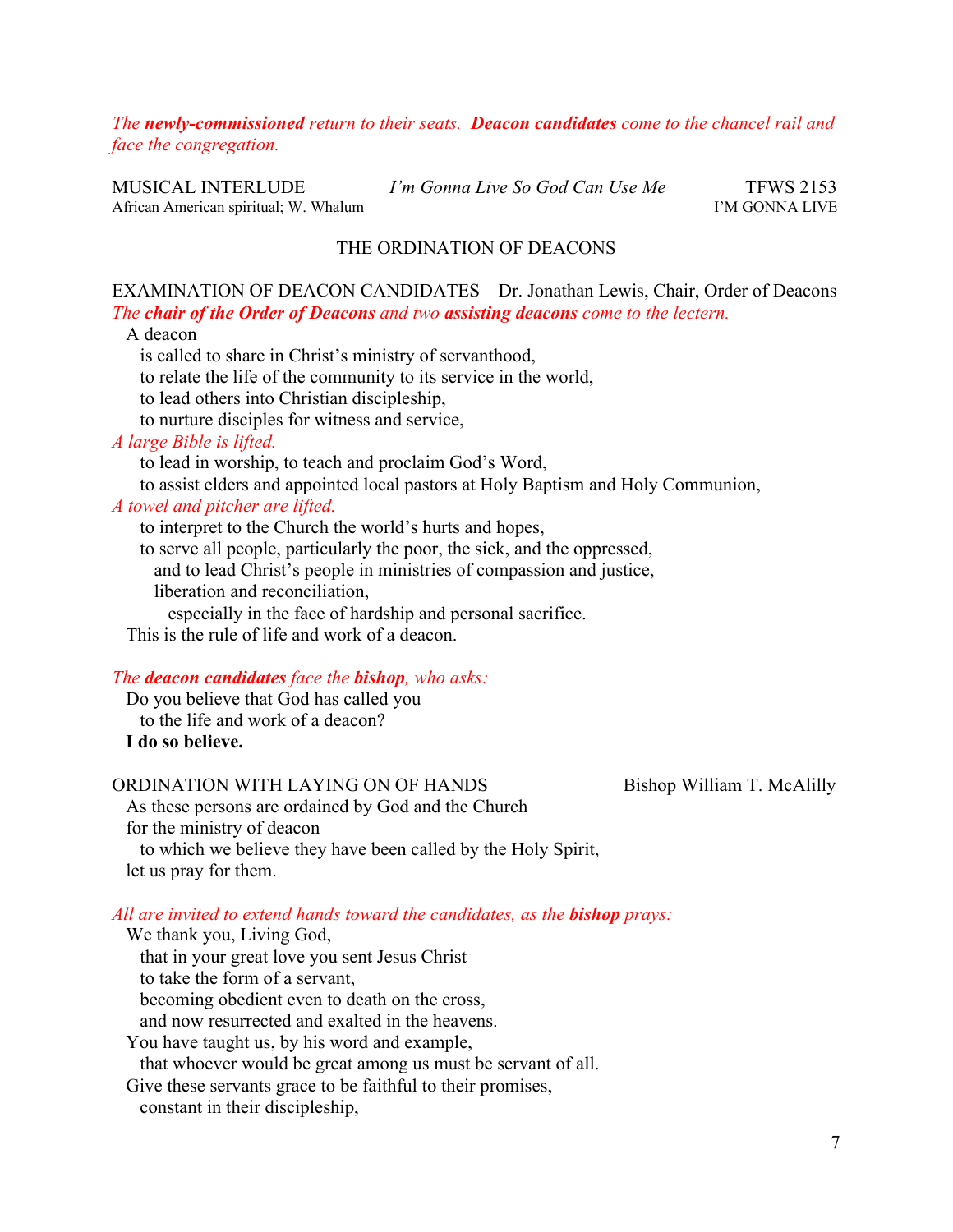and always ready for works of loving service. Make them modest and humble, gentle and strong,

rooted and grounded in love.

Give them a share in the ministry of Jesus Christ,

who came not to be served but to serve.

## *The candidates and those assisting with the ordination come in turn to the kneeler. The candidate kneels. Assistants lay hands on the candidate. Friends and family may stand where they are. The bishop lays both hands on the head of the candidate, praying:*

Almighty God, pour upon *Full Name* the Holy Spirit

for the office and work of a deacon in Christ's holy Church.

*All audibly affirm the action, saying,*

 **Amen.**

*The candidate immediately places both hands on a Bible as the bishop lays hands on the hands of the candidate and prays:*

 *Full Name*, take authority as a deacon to proclaim the Word of God and to lead God's people in ministries of compassion and justice; in the name of the Father, and of the Son, and of the Holy Spirit. *All audibly affirm the action, saying,*

## **Amen.**

*A shoulder stole is placed on the deacon.* 

*Elder candidates come to the chancel rail and face the congregation.*

| <b>MUSICAL INTERLUDE</b>       | Lord, Whose Love Through Humble Service | UMH 581; st. 1, 4   |
|--------------------------------|-----------------------------------------|---------------------|
| A. Bayly; B.F. White/R. Nelson |                                         | <b>BEACH SPRING</b> |

## THE ORDINATION OF ELDERS

EXAMINATION OF ELDER CANDIDATES Dr. Paula Smith, Chair, Order of Elders *The chair of the Order of Elders and assisting elders come to the lectern.*

 An elder is called to share in the ministry of Christ and of the whole Church: to preach and teach the Word of God *A large Bible is lifted.* and faithfully administer the sacraments of Holy Baptism and Communion; *A paten and chalice are lifted.*

to lead the people of God in worship and prayer;

to lead persons to faith in Jesus Christ;

to exercise pastoral supervision;

to order the life of the congregation and connection;

to counsel the troubled,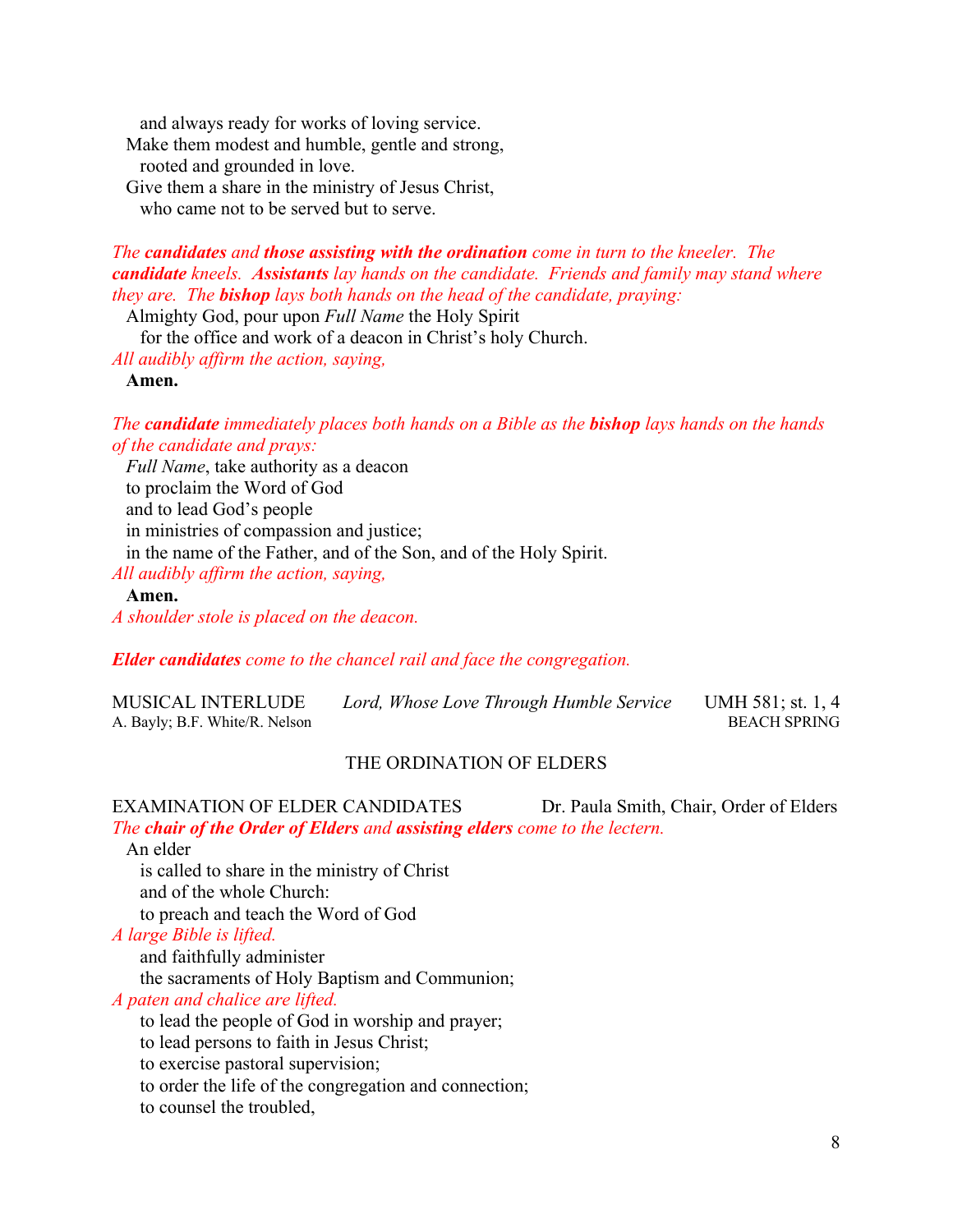and declare the forgiveness of sin; to lead the people of God in obedience to Christ's mission in the world; to seek justice, peace, and freedom for all people; and to take a responsible place in the government of the Church and in service in and to the community This is the rule of life and work of an elder.

## *The elder candidates face the bishop, who asks:*

 Do you believe that God has called you to the life and work of an elder?  **I do so believe.**

## ORDINATION WITH LAYING ON OF HANDS Bishop William T. McAlilly

 As these persons are ordained by God and the Church for the ministry of elder to which we believe they have been called by the Holy Spirit, let us pray for them.

## *All are invited to extend hands toward the candidates, as the bishop prays:* We praise you, eternal God;

 you have called us to be a priestly people, offering to you acceptable worship through Jesus Christ, our Lord, Apostle and High Priest, Shepherd and Bishop of our souls. We thank you that, by dying, Christ has overcome death and, having ascended into heaven, has poured forth gifts abundantly on your people, making some apostles, some prophets, some evangelists, some pastors and teachers, to equip the saints for the work of ministry, to build up Christ's body, and to fulfill your gracious purpose in the world.

 Give to these your servants the grace and power they need to serve you in this ministry. Make them faithful pastors, patient teachers, and wise counselors. Enable them to serve without reproach, to proclaim the gospel of salvation, to administer the sacraments of the new covenant, and to offer with all your people spiritual sacrifices acceptable to you; through Jesus Christ our Lord, who lives and reigns with you, in the unity of the Holy Spirit, one God, now and forever.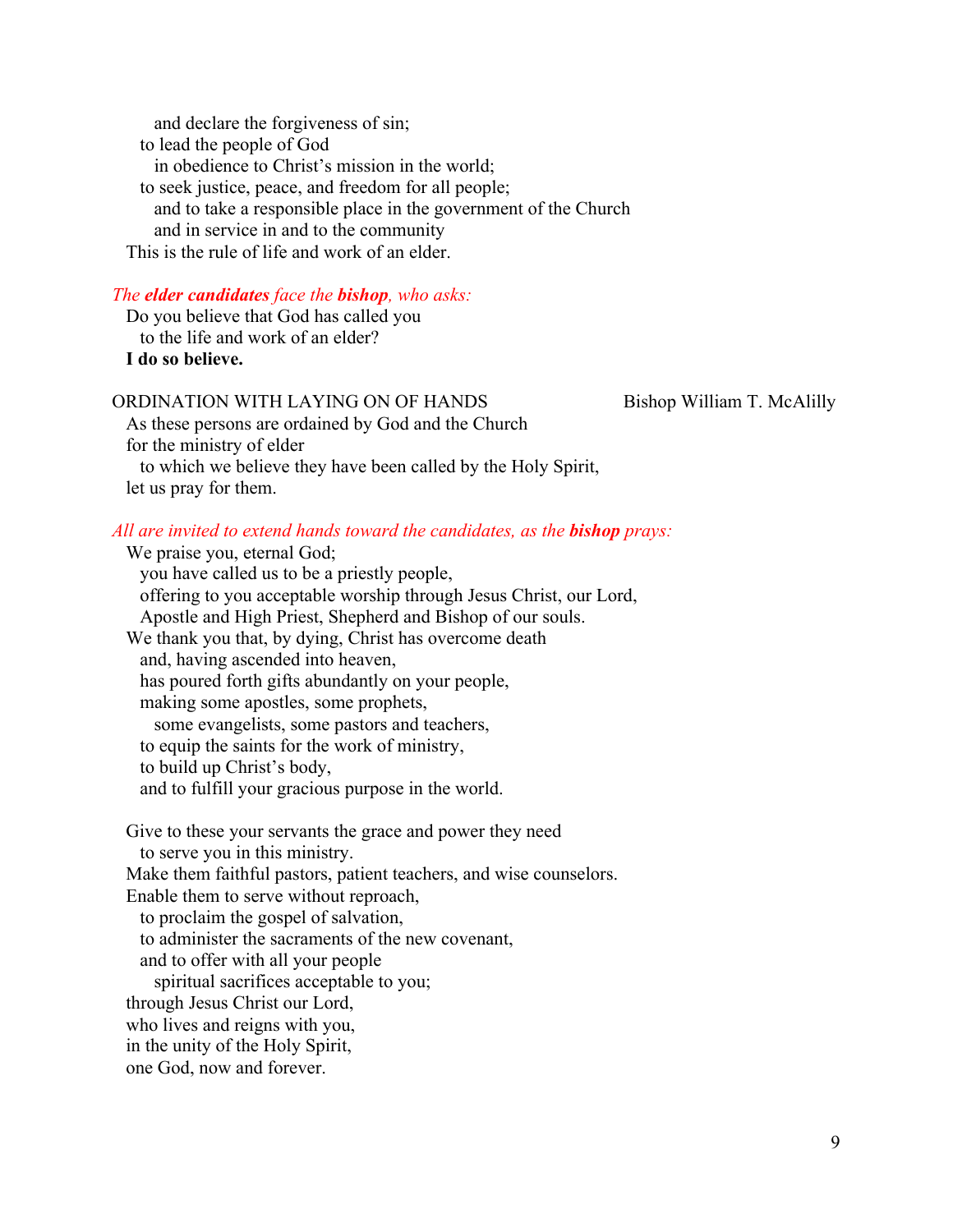*The candidates and those assisting with the ordination come in turn to the kneeler. The candidate kneels. Assistants lay hands on the candidate. Friends and family may stand where they are. The bishop lays both hands on the head of the candidate, praying:*

Almighty God, pour upon *Full Name* the Holy Spirit

for the office and work of an elder in Christ's holy Church.

*All audibly affirm the action, saying,*

## **Amen.**

*The candidate immediately places both hands on a Bible as the bishop lays hands on the hands of the candidate and prays:*

 *Full Name*, take authority as an elder to preach the Word of God, to administer the Holy Sacraments, and to order the life of the Church; in the name of the Father, and of the Son, and of the Holy Spirit. *All audibly affirm the action, saying,*

## **Amen.**

*A stole is placed on the elder.* 

## SENDING FORTH

| <b>PRAYER</b><br>Let us pray:<br>We thank you, gracious God,<br>for raising up among us faithful servants.<br>Clothe them with your righteousness,<br>and grant that we, with them,<br>may glorify you by giving ourselves to others. Amen. |                                            | Bishop William T. McAlilly             |
|---------------------------------------------------------------------------------------------------------------------------------------------------------------------------------------------------------------------------------------------|--------------------------------------------|----------------------------------------|
| + BLESSING<br>The grace of Jesus Christ,<br>and the love of God,<br>and the communion of the Holy Spirit be with you always.                                                                                                                |                                            | Bishop William T. McAlilly             |
| + BENEDICTION<br>Go in peace<br>to love and serve God and your neighbor in all that you do.<br>We are sent in Christ's name.<br><b>Thanks be to God!</b>                                                                                    |                                            | Bishop William T. McAlilly             |
| + RECESSIONAL HYMN<br>J. Rowthorn; C. Taylor                                                                                                                                                                                                | Lord, You Give the Great Commission        | <b>UMH 584</b><br><b>ABBOT'S LEIGH</b> |
|                                                                                                                                                                                                                                             | $^{+++}$<br>Following worship, a reception |                                        |

*for the newly-licensed, commissioned, and ordained and their families will be held in the Family Life Center, Room C201.*